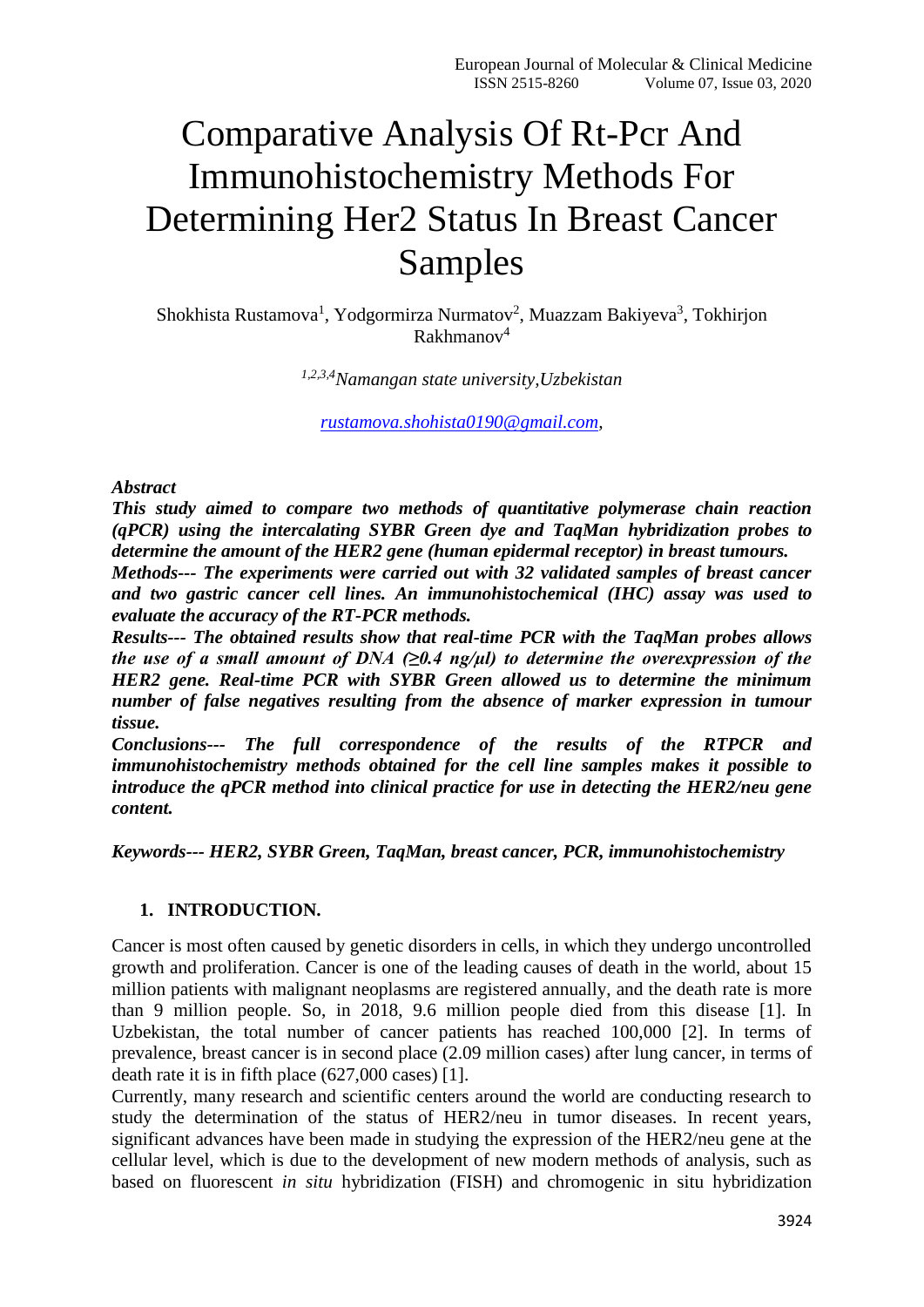(CISH) [3], as well as immunohistochemical (IHC) [4,5] and PCR analysis [6,7]. Thus, there remains a need for both the study of the biological characteristics of HER2-positive breast tumors and the selection of optimal diagnostic approaches in assessing the status of the HER2/neu oncogene. The development of domestic test systems for assessing the status of HER2/neu seems promising, which is a new science-intensive and resource-saving technology based on modern achievements of fundamental science and developments corresponding to world analogues.

## **2. MATERIALS AND METHODS**.

To develop a method for determining the HER2/neu status based on RT-PCR in breast cancer samples, a series of tests were performed to optimize the PCR conditions. The method is based on the difference in *Ct* amplification cycles of the HER2 and β-globin genes depending on the copy number of the HER2 gene with respect to the reference β-globin gene. To study the quantitative content of the HER2 gene and β-globin in the blood and tumor tissue of breast cancer patients by real-time PCR, primers were selected based on the DNA sequences of genes with a known structure. The result of the research was the development of a working protocol for the quantitative determination of the level of the oncogene HER2 and β-globin based on real-time PCR technologies. The stages of optimization of the PCR conditions were: determination of the concentrations of the cDNA template, oligonucleotide primers, *SYBR Green* and *Taq Man* kits, as well as the selection of denaturation, annealing and DNA synthesis modes.

Determination of the dose of the investigated gene HER2 and the reference gene β-globin in the blood and tumor tissue of patients with breast cancer was carried out in separate wells during one round of RT-PCR.

## **3. RESULTS.**

To optimize RT-PCR using the *SYBR Green* intercalating dye, we used gastric cancer cell lines tested by immunohistochemistry and the results known to us: AGS (*gastric adenocarsinoma*) cell line - HER2 negative and HGE (*human gastric epithelia*) cell line positive HER2.

As a result of RT-PCR using the *SYBR Green* intercalating dye in DNA samples isolated from both cell lines, the amplification of the HER2 and β-globin genes proceeded at the level from 18 to 25 cycles. The difference between the *SYBR Green* RT-PCR cycles was 0.03 ± 0.0039 on AGS and  $5.16 \pm 0.044$  on HGE (Table-1).

Table-1. Results of quantitative analysis of PCR-RT *SYBR Green* DNA samples isolated from cell lines

| <b>Cell Lines</b> | <b>Isolated</b> | DNA Ct-SYBRGreen     |                 | <b>HER2</b> Status |                 |
|-------------------|-----------------|----------------------|-----------------|--------------------|-----------------|
|                   | Concentration   | HER <sub>2</sub>     | $\beta$ -globin | $\Delta Ct$        |                 |
| AGS               | 124,6           | $24.64 \pm 0.$ 24.67 |                 | 0.03               | HER2 - negative |
|                   |                 | -37                  | $\pm 0.41$      | ±0.0039            |                 |
| HGE               | 81              | $18.76 \pm 0.$ 23.92 |                 | 5.16               | HER2 - positive |
|                   |                 | 44                   | $\pm 0.45$      | ±0.044             |                 |

The high amount of the HER2 gene in comparison with the β-globin gene indicates that the HER2 positive status of tumor cells, as a result of which the amount of the HER2 receptor on the surface of tumor cells increases and, as a consequence, the process of tumorigenesis is triggered. In HER2-negative variants, the difference between the *Ct* of the HER2 and βglobin genes of tumor tissues does not go far from the difference between the cycles of the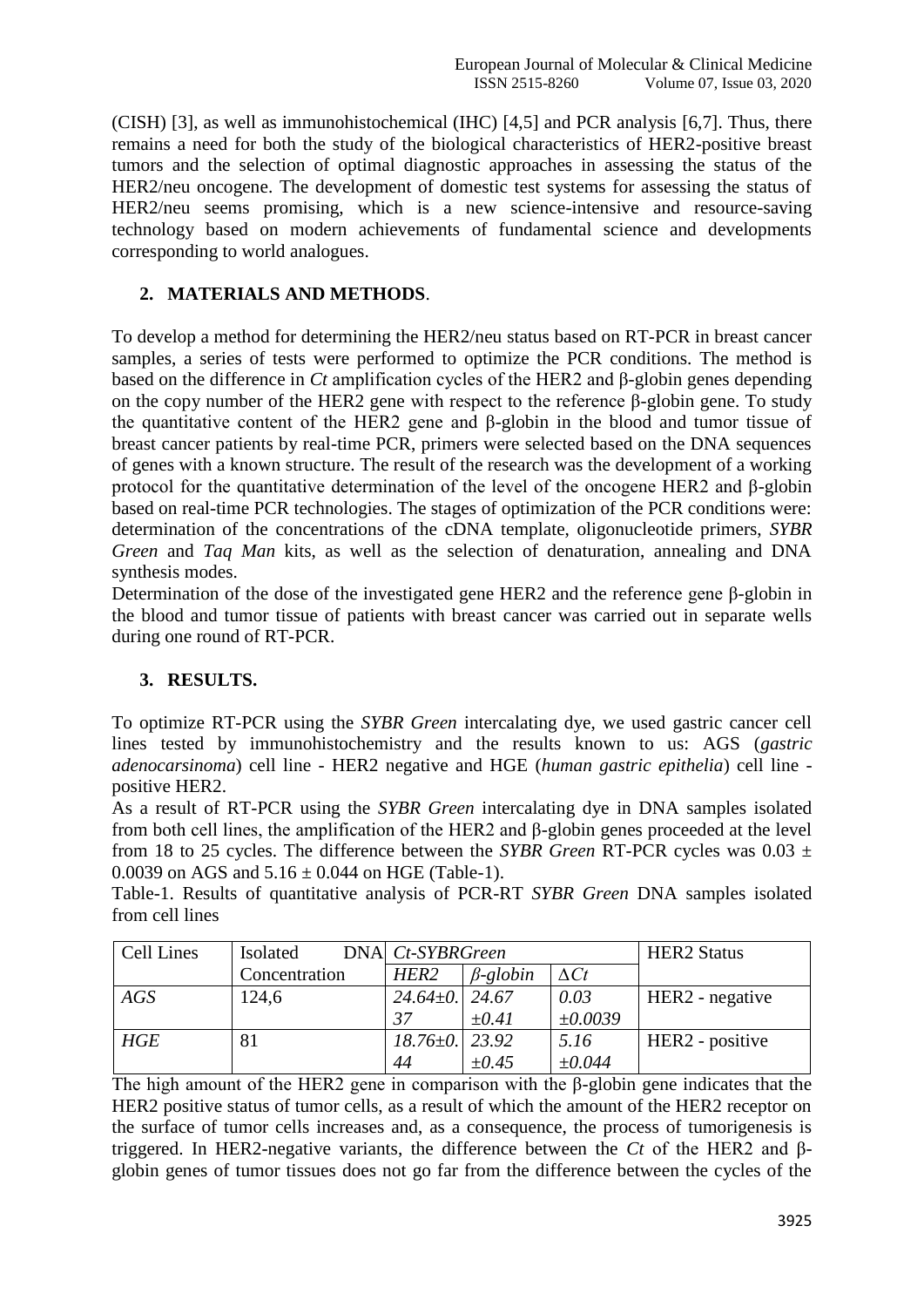HER2 and β-globin genes of blood cells. The experimental results indicate that the optimization has been completed, the threshold values have been determined, and it is necessary to compare the RT-PCR using the *SYBR Green* intercalating dye with other standard methods.

Also, the *SYBR Green* RT-PCR method was used to study 32 DNA samples from breast cancer patients, which had previously been tested for HER2 status by IHC. Patients were aged from 37 to 80, meanage  $55 \pm 2$ .

In this study, the amplification of the HER2 and β-globin genes isolated both from the blood and tissue material of breast cancer patients proceeded in parallel at the level of 20 to 33 cycles. HER2-positive was detected in 16 (50%) samples, HER2-negative in 16 samples (50%). The difference between the cycles of HER2-positive samples varied from 4.01  $\pm$ 0.053 to  $5.2 \pm 0.037$ , for HER2-negative samples - from  $0.7 \pm 0.058$  to  $3.75 \pm 0.068$ .

In addition to *SYBR Green* RT-PCR, RT-PCR was optimized using *TaqMan* hybridization probes. To optimize RT-PCR using *TaqMan* hybridization probes, we also used gastric cancer cell lines tested by immunohistochemistry and the results we know: AGS cell line - HER2 negative and HGE cell line - HER2 positive. When RT-PCR was performed using *TaqMan* hybridization probes, the amplification of the HER2 and β-globin genes proceeded at the level of 20 to 34 cycles. The difference between the RT-PCR *TaqMan* cycles was 1.67  $\pm$  0.046 on AGS and 5.61  $\pm$  0.041 on HGE. This gave us the opportunity to conclude that the optimization is complete. (Table 2).

| Table-2. Results of quantitative analysis of TaqMan RT-PCR of DNA samples isolated from |
|-----------------------------------------------------------------------------------------|
| cell lines                                                                              |

| Cell lines |      | $HIC$ result $Ct$ - TagMan | HER2 status     |             |                  |
|------------|------|----------------------------|-----------------|-------------|------------------|
|            |      | HER <sub>2</sub>           | $\beta$ -globin | $\Delta Ct$ |                  |
| AGS        |      | $29.08 \pm 0.4$            | 30.75           | 1.67        | HER <sub>2</sub> |
|            |      |                            | $\pm 0.49$      | $\pm 0.046$ | negative         |
| HGE        | $+3$ | $22.94 \pm 0.4$            | 28,55           | 5,61        | HER2-positive    |
|            |      |                            | $\pm 0.36$      | $\pm 0.041$ |                  |

For these thresholds, it became possible to divide samples into HER2-positive and HER2 negative. This protocol of the RT-PCR method for practical application must be compared with another standardized world-class method.

Also, the *SYBR Green* RT-PCR method was used to analyze HER2 status on 32 DNA samples from breast cancer patients, which had previously been tested for HER2 status by IHC. At the same time, simultaneously with DNA samples from tumor tissues, RT-PCR was performed on blood DNA samples of the same patients. In HER2-positive variants, the amount of HER2 increased significantly, and in the blood it remained almost the same with the amount of the β-globin gene. In the HER2-negative variant, the results of RT-PCR using TaqMan hybridization probes show that, both in DNA samples from tumor tissues and in DNA samples from blood, the amount of the HER2 gene remains almost the same as the amount of the reference β-globin gene.

HER2-positive was detected in 18 (56.25%) samples, HER2-negative in 14 samples (43.75%). The difference between the cycles of HER2-positive samples varied from 5.48  $\pm$ 0.047 to  $10.87 \pm 0.055$ , in HER2-negative samples - from  $0.56 \pm 0.018$  to  $3.5 \pm 0.027$ .

After comparing the results of RT-PCR with the results of the immunohistochemistry method, the threshold values obtained as a result of RT-PCR make it possible to select groups of patients for the use of targeted therapy.

Of all study samples, 32 samples of patients diagnosed with breast cancer had HER2 results determined by immunohistochemistry. 14 (43.75%) of them had an overexpression of HER2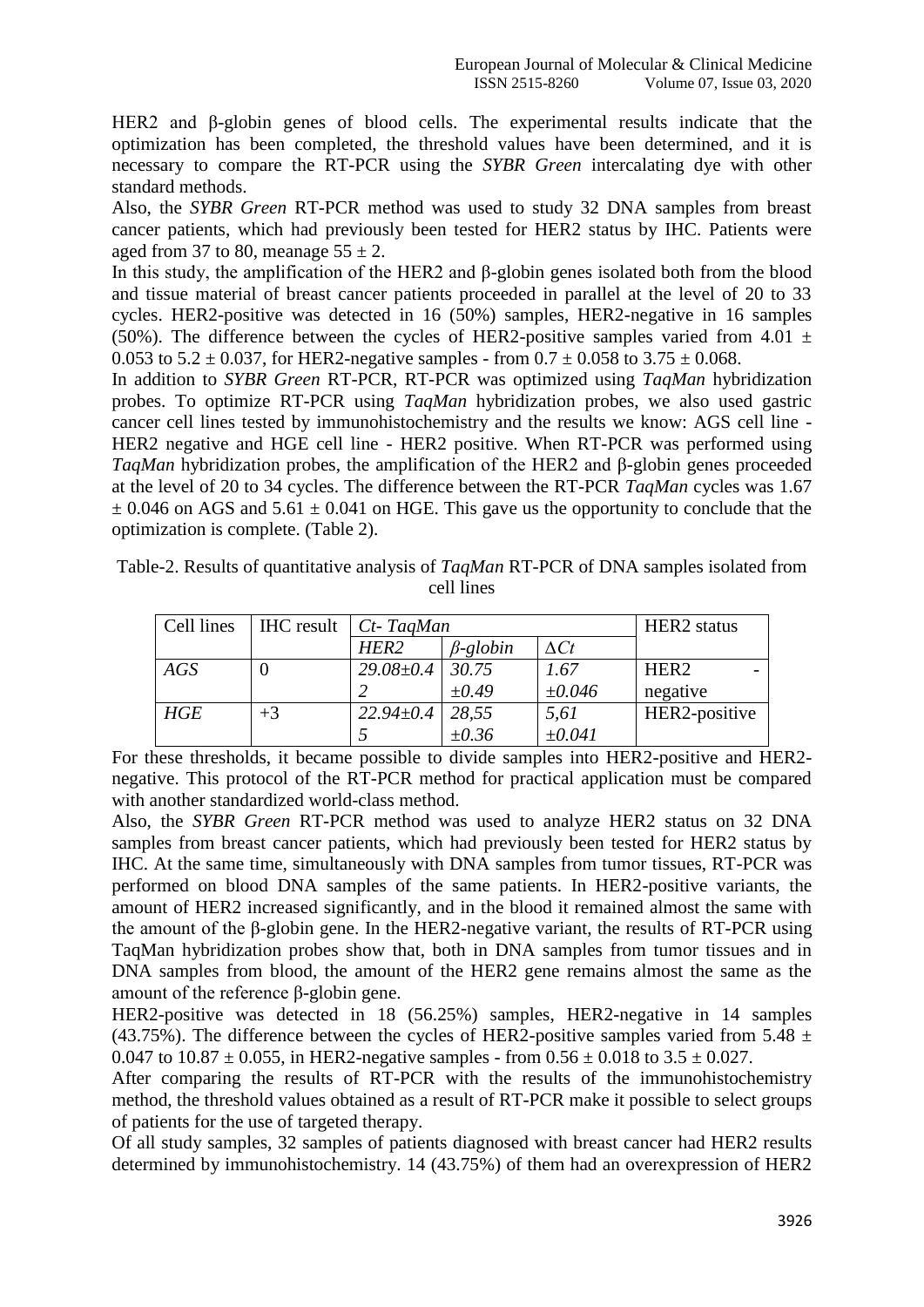under an indicator of  $+3$ , 6 (18.75%) patients had an indicator of  $+2$  immunohistochemical method, which is controversial, depending on the intensity of staining and the experience of a specialist. In 12 (37.5%) of the patients, no overexpression of HER2 was detected, 8 (25%) of them under the index  $+1$  and  $4$  (12.5%) patients with a diagnosis of breast cancer under the index 0 according to the results of the immunohistochemical method (Table 3).

Table-3.Immunohistochemistry results for HER2 status in patients with breast cancer

| <b>HER2</b> status           | Immunohistochemistry parameters |            |            |            |             |  |  |  |  |
|------------------------------|---------------------------------|------------|------------|------------|-------------|--|--|--|--|
|                              | Score 0                         | Score $+1$ | Score $+2$ | Score $+3$ | total       |  |  |  |  |
| HER <sub>2</sub><br>quantity |                                 |            |            |            | $2^{\circ}$ |  |  |  |  |

Using these parameters, a comparative analysis of the results of RT-PCR performed using the *SYBR Green* intercalating dye and *TaqMan* hybridization probes with the results of immunohistochemistry was carried out.

As a result of RT-PCR using the *SYBR Green* intercalation dye and *TaqMan* hybridization probes in DNA samples isolated from both cell lines, amplifications of the HER2 and βglobin genes proceeded at the level of 18 to 31 cycles. The difference between the *SYBR Green* RT-PCR cycles was 0.03 ± 0.0039 on AGS, 5.16 ± 0.044 on HGE, and *TaqMan* RT-PCR, respectively,  $1.67 \pm 0.046$  and  $5.61 \pm 0.041$ . This difference in *Ct* makes it possible to conclude that the results of PCR and IHC are 100% the same. (Table 4)

Table-4. Comparison of the results of IHC and RT-PCR methods for the status of HER2 cell lines

| Cell  | <b>IHC</b> | Ct-SYBRGreen   |                       |             | $Ct$ -TaqMan  |                     | <b>HER2</b> Status |                  |
|-------|------------|----------------|-----------------------|-------------|---------------|---------------------|--------------------|------------------|
| Lines | Result     | HER2 $\beta$ - |                       | $\Delta Ct$ | $HER2\beta$ - |                     | $\Delta C$         |                  |
|       |            |                | globin                |             |               | globin              |                    |                  |
| AGS   | $\theta$   |                | 24.64 24.67           | 0.03        |               | 29.08 30.75         | 1.67               | HER <sub>2</sub> |
|       |            |                | $\pm 0.37$ $\pm 0.41$ | $\pm 0.003$ |               | $\pm 0.42 \pm 0.49$ | $\pm 0.046$        | negative         |
|       |            |                |                       | 9           |               |                     |                    |                  |
| HGE   | $+3$       |                | 18.76 23.92           | 5.16        | 22.94         | 28,55               | 5,61               | HER <sub>2</sub> |
|       |            | $\pm 0.44$     | $\pm 0.45$            | $\pm 0.044$ | $\pm 0.45$    | $\pm 0.36$          | $\pm 0.041$        | positive         |

Studies by Kurabayshi and others show that according to color and number of receptors, IHC results are subdivided into  $(0)$ ,  $(+1)$ ,  $(+2)$ ,  $(+3)$ . With  $(0)$ ,  $(+1)$ , the HER2 status is definitely considered HER2-negative. When  $(+2)$ , based on the intensity of the staining and the experience of the specialist, it can be either HER2-negative or HER2-positive. The result  $(+3)$ means the positive status of the oncogene. Comparison of test results by IHC and PCR methods was carried out in 32 samples of breast tumor tissue, the summary results of which are presented in Table 5.

Table-5. Comparison of the results of assessing the status of HER2 by RT-PCR and IHC

| <b>PCR</b> results | <b>IHC</b> result |       |            |       |                                         |       |                     |       |       |     |
|--------------------|-------------------|-------|------------|-------|-----------------------------------------|-------|---------------------|-------|-------|-----|
|                    | Score 0           |       | Score $+1$ |       | Score $+2$                              |       | Score $+3$          |       | итого |     |
|                    |                   |       |            |       |                                         |       | 14                  |       | 32    |     |
|                    | <b>PCR</b>        |       |            |       | PCR PCR PCR PCR PCR PCR PCR PCR PCR PCR |       |                     |       |       |     |
|                    | <b>SYB</b>        |       | $Taq$ SYB  |       | $Taq$ SYB                               |       | $Taq$ SYB $Taq$ SYB |       |       | Taq |
|                    | R                 | Man R |            | Man R |                                         | Man R |                     | Man R |       | Man |
|                    | Green             |       | Green      |       | Green                                   |       | Green               |       | Green |     |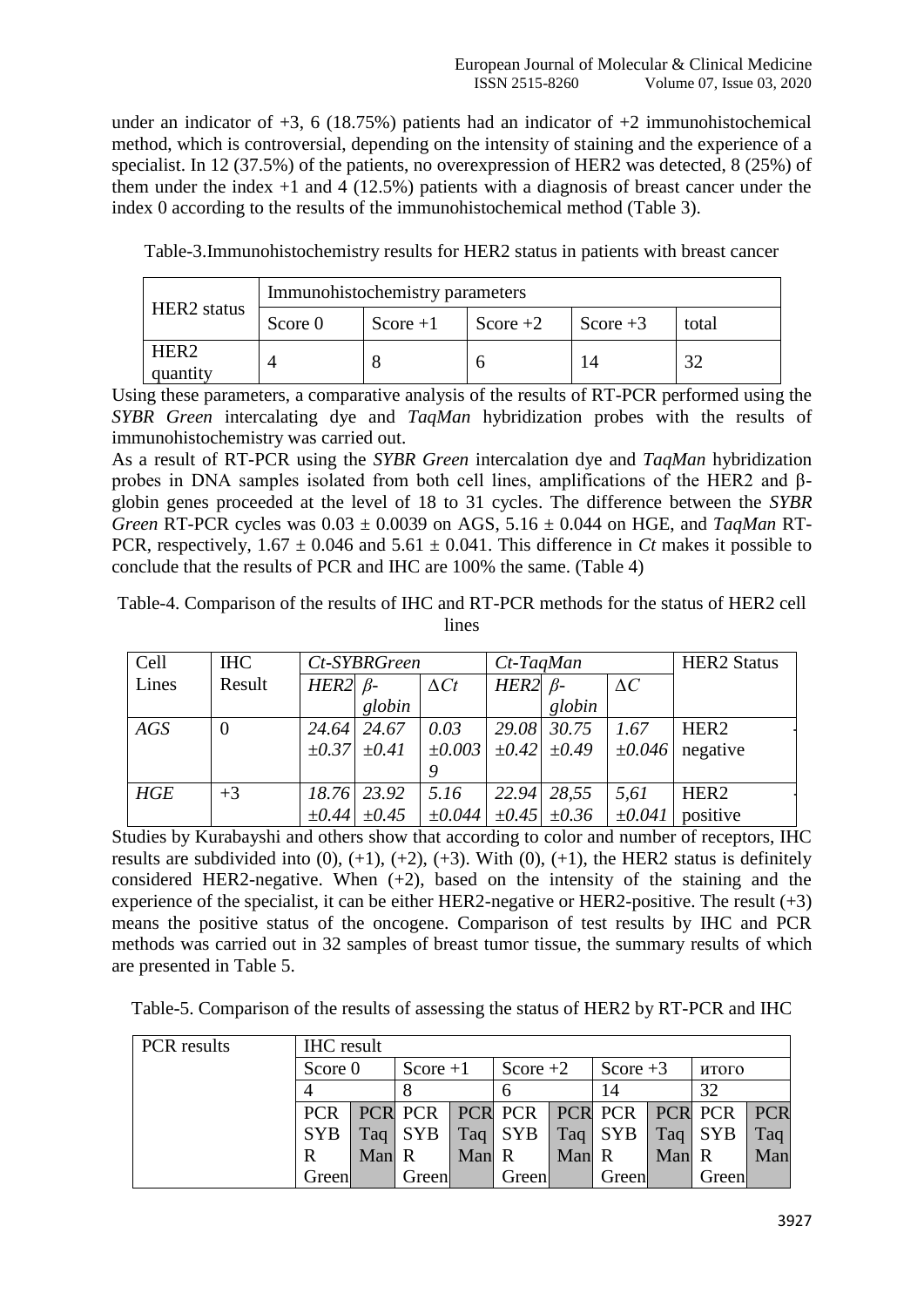European Journal of Molecular & Clinical Medicine ISSN 2515-8260 Volume 07, Issue 03, 2020

| HER2-positive |  |  |   |    | -- | ╰         |             |
|---------------|--|--|---|----|----|-----------|-------------|
| HER2 negative |  |  |   |    | _  | v         |             |
| Всего         |  |  | υ | u. |    | . .<br>◡∸ | $J_{\rm A}$ |

These results show that the *SYBR Green* RT-PCR and *TaqMan* RT-PCR are fully consistent with the IHC results. Under the indicator  $(+2)$  by the IHC method, there are 6 samples, by *SYBR Green* PCR 4 of them are HER2-positive, two are HER2-negative. All 6 samples come out HER2-positive by *TaqMan* PCR protocol. These results indicate that the difference between the *SYBR Green* RT-PCR and *TaqMan* RT-PCR protocols is 6.25% (Figure 1).



Figure-1. Comparison of the results of assessing the status of HER2 by RT-PCR and IHC

### **4. DISCUSSION**.

In this study, the comparison of the results of IHC and RT-PCR using the *SYBR Green* intercalation dye corresponds to 87.5%, and for real-time PCR with *TaqMan* hybridization probes corresponds to 93.75%. The discrepancy with the results of IHC can be explained by the fact that an increase in the amount of the gene may not be observed at the DNA levels, and the increased level of proteins makes it possible to assess the status of HER2 by IHC. Also, the discrepancy in the results may be due to the lack of specificity of the IHC method, in which the total content of the HER2/neu receptor proteins is determined. Nevertheless, in most cases, RT-PCR showed coincidence with IHC.

The results obtained show that the recorded increase in the dose of the HER2/neu gene depends on the method used. *TaqMan* RT-PCR allows to work with a small amount of DNA to determine the overexpression of the HER2 gene, because, the fact that the added hybridization probes that are used with the *TaqMan* set of mixtures increase the sensitivity, and therefore the difference in *Ct* values between HER2 and β-globin increases. In some cases, the *SYBR Green* technology has led to an underestimation of the obtained data, which significantly limits the use of this technology in the analysis of the increase in the dose of the HER2 / neu gene in cancer. This confirms that RT-PCR TaqMan is a method that allows one